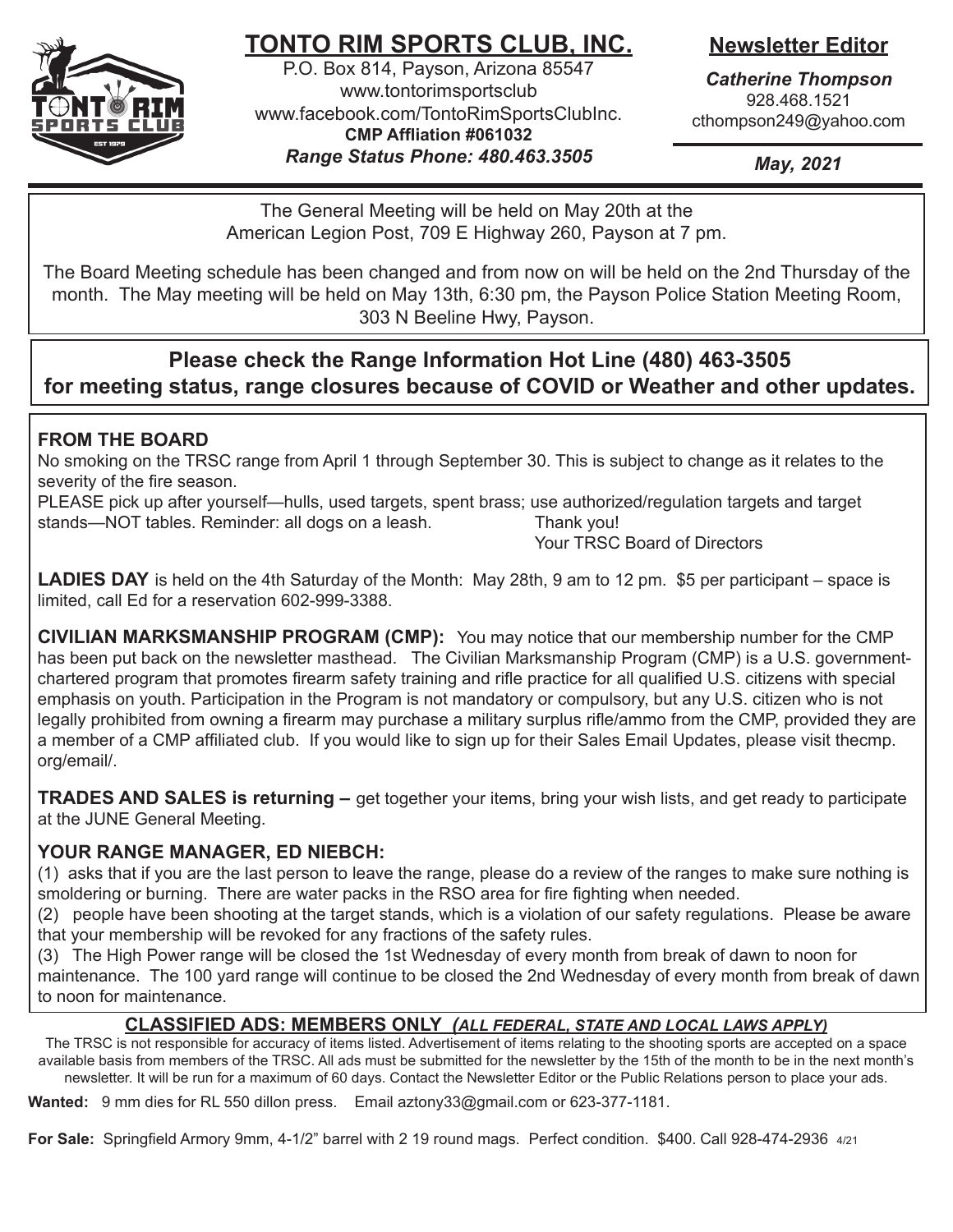#### **Tonto Rim Sports Club P.O. Box 814, Payson, AZ 85547 Issue #89 May, 2021**

Range Event Calendar: For scheduling and/or modification please contact Bill Mattey, 602.469.0763 or email trscscheduler@gmail.com. Request must be made 4 weeks in advance of need. Range conditions, call 480.463.3505.

**Discipline Match Directors:** High Power: Brett Hill 602.909.4516; Steel Challenge: Jim Kennedy 928.970.0033; Basic Practical Tactical: Mike Spaulding 928.468.1216; USPSA: OPEN; Action Shooting: Clay Davis 760.473.2242; DOB: Sheldon White 928.474.1182; Archery: OPEN; Rimfire Fun Shoot: Clay Davis 760.473.2242

|                                                                                      | <b>May 2021</b> |                                                             |                                                                                                                                 |                                                                                                                                                      |                                                                                                  |                                                                                                                                                         |
|--------------------------------------------------------------------------------------|-----------------|-------------------------------------------------------------|---------------------------------------------------------------------------------------------------------------------------------|------------------------------------------------------------------------------------------------------------------------------------------------------|--------------------------------------------------------------------------------------------------|---------------------------------------------------------------------------------------------------------------------------------------------------------|
| <b>Sun</b>                                                                           | Mon             | Tue                                                         | Wed                                                                                                                             | Thu                                                                                                                                                  | Fri                                                                                              | <b>Sat</b>                                                                                                                                              |
|                                                                                      |                 |                                                             |                                                                                                                                 |                                                                                                                                                      | 30<br><b>USPSA Setup - Cancelled</b><br>Payson Police<br>Long Distance Range<br>8pm til midnight | 1<br>Public Day 9am to 2pm<br>New Member Sign Up 10am to 2pm<br>USPSA Match - Canceled<br>Payson Police 8pm - 12<br>Long Distance Range                 |
| 2<br>Highpower Rifle Match<br>200 & 300 Yd Rifle Range<br>8AM > Noon                 | 3               | 4<br>Deaf, Old, Blind<br><b>Public Range</b><br>7AM > Noon  | 5<br>Long Distance Range Closed<br>8am - Noon for weed control<br>AZ DPS<br>Long Distance Range<br>$(25-300$ yrd)<br>1pm to 8pm | 6<br><b>Practical Thursday Shoot</b><br>Pistol Bays 1-2 Setup 9AM                                                                                    | 7                                                                                                | 8<br>Public Day 9am to 2pm<br>New Member Sign Up 10am to 2pm<br>Steel Challenge Pistol Bays 1-4<br>Setup 9am Shoot at 10am                              |
| 9                                                                                    | 10              | 11<br>Deaf, Old, Blind<br><b>Public Range</b><br>7AM > Noon | 12<br>Public Range closed 8am till<br>Noon for weed control                                                                     | $\overline{13}$<br><b>Practical Thursday Shoot</b><br>Pistol Bays 1-2 Setup 9AM<br><b>TRSC Board Meeting</b><br>Payson Police Station<br>630pm-830pm | $\overline{14}$                                                                                  | $\overline{15}$<br>Public Day 9am to 2pm<br>New Member Sign Up 10am to 2pm<br>Rimfire Fun Shoot Pistol Bays 1-2<br>Setup 9AM, Match 10AM>2PM            |
| 16<br><b>Practical Tactical Shoot</b><br>Pistol Bay 1<br>Set up at 9AM Shoot at 10AM | $\overline{17}$ | 18<br>Deaf, Old, Blind<br><b>Public Range</b><br>7AM > Noon | 19                                                                                                                              | 20<br><b>Practical Thursday Shoot</b><br>Pistol Bays 1-2 Setup 9AM<br><b>TRSC General Meeting</b><br>American Legion 7pm-9pm                         | $\overline{21}$                                                                                  | $\overline{22}$<br>Public Day 9am to 2pm<br>New Member Sign Up 10am to 2pm                                                                              |
| 23                                                                                   | 24              | 25<br>Deaf. Old. Blind<br><b>Public Range</b><br>7AM > Noon | 26                                                                                                                              | 27<br><b>Practical Thursday Shoot</b><br>Pistol Bays 1-2 Setup 9AM                                                                                   | 28<br>Payson Police<br>8am-5pm<br>Bays $1 - 2$                                                   | 29<br>Public Day 9 am to 2pm<br>New Member Sign Up 10am to 2pm<br>Ladies Day Pistol Bays 1-2<br>9 AM > Noon<br>Payson Police Bays 1-2<br>8pm - Midnight |
| 30                                                                                   | 31              |                                                             |                                                                                                                                 |                                                                                                                                                      |                                                                                                  |                                                                                                                                                         |

#### **CLASSIFIED ADS: MEMBERS ONLY** *(ALL FEDERAL, STATE AND LOCAL LAWS APPLY) continued*

**AMMO FOR SALE: Call/Text Gary @ 541.241.4747.** Meet in/near Payson at agreed location. Cash please. \*\*22LR\*\* \$.10/Rd: Remington: 40gr Lead [500 rd Brick].

\*\*22LR\*\* \$.15/Rd: CCI, Winchester, Remington, Federal, Aguila: 36/38/40gr Copper-Plated Round or HP [50/100/300/325/333/400/555/1400 round qtys].

\*\*22WMR\*\* \$.15/Rd: CCI: Copper-Plated Round [50rd Box].

\*\*40S&W\*\* \$.50/Rd: Remington: UMC 180gr Plated [50rd Box]. Winchester: 165gr FMJ [100rd Box].

\*\*40S&W\*\* \$.75/Rd: Winchester: Ranger 180gr JHP (Law Enforcement) [100rd Re-Box].

\*\*30-06\*\* \$1/Rd: Headstamp=SL43[8rds loose], LC63[20rd Box], AMA90[48rds loose].

(M1 Garand-FMJ).

\*\*7mm Rem Mag\*\* \$1/Rd: Remington: 175gr Core-Lokt Ptd. Soft Pt. [20rd Box]

\*\*300 Win Mag\*\* \$1/Rd: Winchester Western: 220gr Silvertip [15rd Part. Box], Remington-Soft Pt.[2rds] 05/21

FAL for sale. Early DSA with "Grayslake" upper receiver (made by LMT, Type 1, forged), built with new Steyr barrel & parts, DSA lightweight lower receiver. Includes DSA picatinny rail optic mount, hooded rear sight, 2 magazines and assorted small parts. A very desirable, high quality rifle in xlnt. condition, with less than 500 rounds through it. \$1,600 cash, no trades. Prescott/Prescott Valley area. Call Mark (562) 595-2125 04/21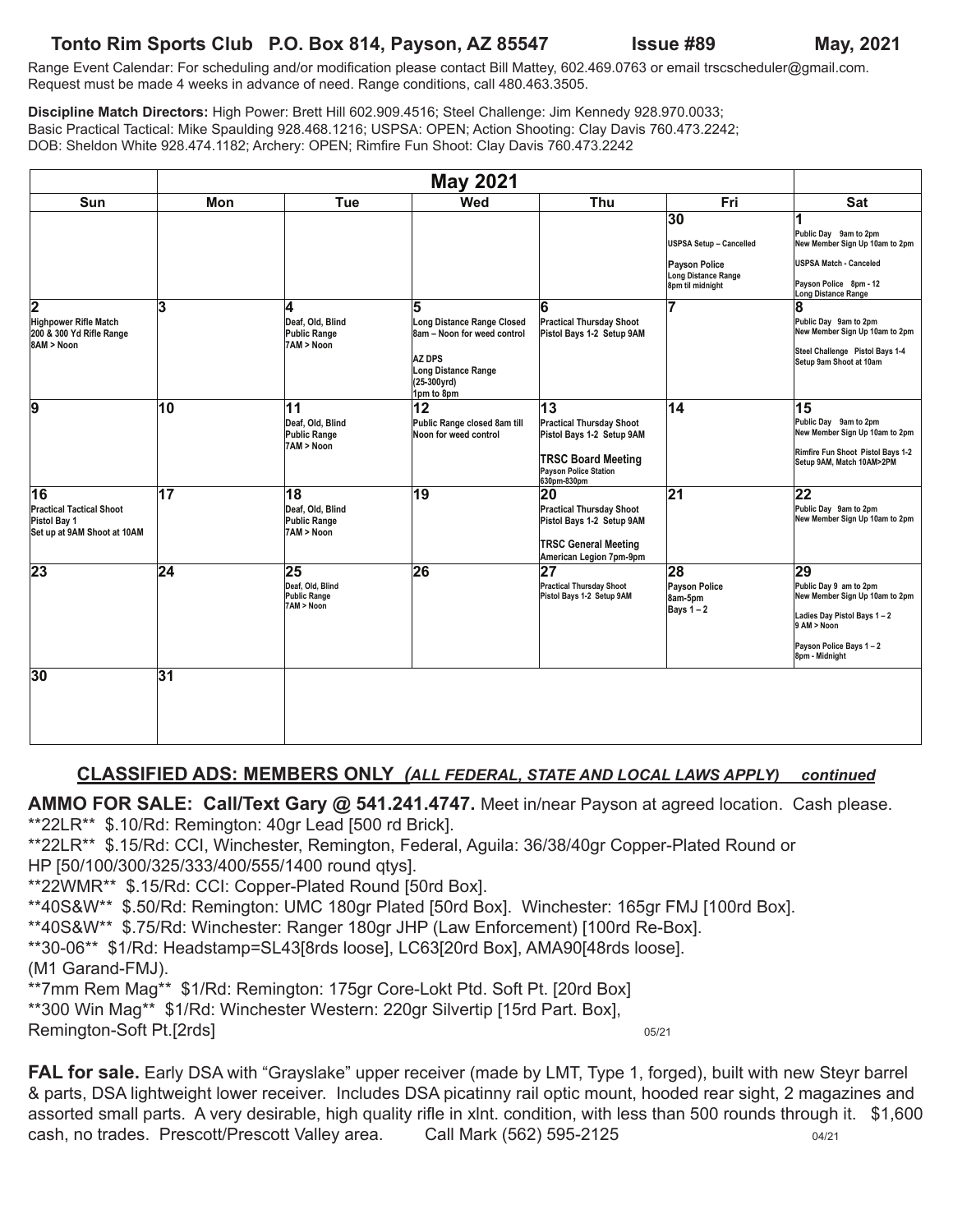#### **Tonto Rim Sports Club P.O. Box 814, Payson, AZ 85547 Issue #89 May, 2021**

Range Event Calendar: For scheduling and/or modification please contact Bill Mattey, 602.469.0763 or email trscscheduler@gmail.com. Request must be made 4 weeks in advance of need. Range conditions, call 480.463.3505.

**Discipline Match Directors:** High Power: Brett Hill 602.909.4516; Steel Challenge: Jim Kennedy 928.970.0033; Basic Practical Tactical: Mike Spaulding 928.468.1216; USPSA: OPEN; Action Shooting: Clay Davis 760.473.2242; DOB: Sheldon White 928.474.1182; Archery: OPEN; Rimfire Fun Shoot: Clay Davis 760.473.2242

|                                                                                      |     | <b>June 2021</b>                                            |                                                                |                                                                                                                                                                                      |                                                                            |                                                                                                                                                        |
|--------------------------------------------------------------------------------------|-----|-------------------------------------------------------------|----------------------------------------------------------------|--------------------------------------------------------------------------------------------------------------------------------------------------------------------------------------|----------------------------------------------------------------------------|--------------------------------------------------------------------------------------------------------------------------------------------------------|
| Sun                                                                                  | Mon | Tue                                                         | Wed                                                            | Thu                                                                                                                                                                                  | Fri                                                                        | <b>Sat</b>                                                                                                                                             |
|                                                                                      |     | Deaf, Old, Blind<br>Public Range<br>7AM > Noon              | 2<br>Long Distance Range Closed<br>8am - Noon for weed control | 3<br><b>Practical Thursday Shoot</b><br>Pistol Bays 1-2 Setup 9AM                                                                                                                    | A<br><b>USPSA Setup For First Saturday</b><br>Shoot<br>3PM-6PM<br>Bays 1-5 | 5<br>Public Day<br>9am to 2pm New Member Sign<br>Up 10am to 2pm<br>USPSA Match<br>Pistol Bays 1-5 Setup 9AM,<br>Match 10AM>2PM                         |
| 6<br>Highpower Rifle Match<br>200 & 300 Yd Rifle Range<br>8AM > Noon                 | 7   | 8<br>Deaf. Old. Blind<br><b>Public Range</b><br>7AM > Noon  | 9<br>Public Range closed 8am till<br>Noon for weed control     | 10<br><b>Practical Thursday Shoot</b><br>Pistol Bays 1-2 Setup 9AM<br><b>TRSC Board Meeting</b><br>Payson Police Station<br>630pm-830pm                                              | $\overline{11}$                                                            | 12<br>Public Day<br>9am to 2pm New Member Sign<br>Up 10am to 2pm<br><b>Steel Challenge</b><br>Pistol Bays 1-4<br>Setup 9am Shoot at 10am               |
| 13                                                                                   | 14  | 15<br>Deaf, Old, Blind<br>Public Range<br>7AM > Noon        | 16                                                             | 17<br><b>Practical Thursday Shoot</b><br>Pistol Bays 1-2 Setup 9AM<br>Gila County Probation<br>Bays 1 and 2<br>$5pm - 9pm$<br><b>TRSC General Meeting</b><br>American Legion 7pm-9pm | 18                                                                         | 19<br>Public Day<br>9am to 2pm New Member Sign<br>Up 10am to 2pm<br>Rimfire Fun Shoot Pistol Bays<br>1-2 Setup 9AM, Match<br>10AM>2PM                  |
| 20<br><b>Practical Tactical Shoot</b><br>Pistol Bay 1<br>Set up at 9AM Shoot at 10AM | 21  | 22<br>Deaf, Old, Blind<br><b>Public Range</b><br>7AM > Noon | 23                                                             | $ 24\rangle$<br><b>Practical Thursday Shoot</b><br>Pistol Bays 1-2 Setup 9AM                                                                                                         | 25<br>Payson Police<br>8am-5pm<br>Bays $1 - 2$                             | 26<br>Public Day 9am to 2pm<br>New Member Sign Up 10am to 2pm<br>Ladies Day Pistol Bays 1-2<br>9 AM > Noon<br>Payson Police Bays 1-2<br>8pm - Midnight |
| $\overline{27}$                                                                      | 28  | 29<br>Deaf, Old, Blind<br><b>Public Range</b><br>7AM > Noon | $\overline{30}$                                                |                                                                                                                                                                                      |                                                                            |                                                                                                                                                        |

#### **CLASSIFIED ADS: MEMBERS ONLY** *(ALL FEDERAL, STATE AND LOCAL LAWS APPLY) continued*

**For sale:** 9 boxes (50 rounds per box) of reloaded 45ACP cartridges including 7 boxes using 200 grain lead SWC bullets and 2 boxes using 230 grain lead round nose bullets. All used Tite Group powder and CCI primers with measured 860 fps velocity. Perfect range cartridges for \$15 per box. Call Jim @ 928-595-4396

#### **AMMUNITION FOR SALE:**

--- 2 1950's Military Collectable "Spam Cans" with 600 rounds of .30 Cal., M1 Carbine Ammunition in 10 round clips – Bandoleers. Each can has a handle and a key to open the sealed metal "Spam Can". \$750.00 Each or \$1400.00 for both.

--- 40 S&W - 563 rounds, 165 gr., Round Nose Flat Top Bullets, approximately 1100fps., with Various Head Stamps. - \$250.00

#### **FEDERAL PRIMERS FOR SALE:**

- --- 3,000 #210 Large Rifle \$80.00 per 1,000
- --- 4,000 #205 Small Rifle -- \$80.00 per 1,000
- Call Norm at  $602-218-4600$  Leave Message  $04/21$